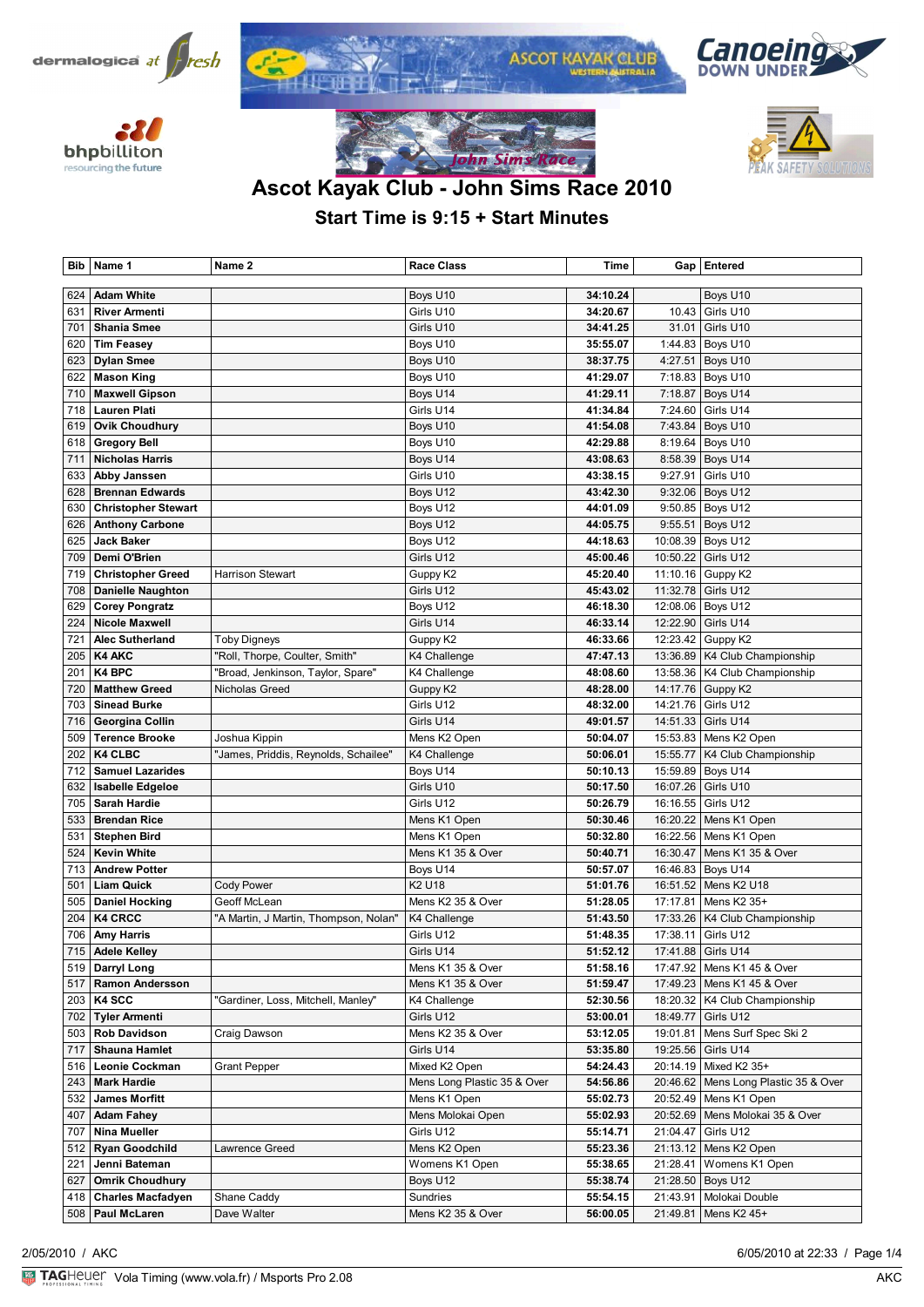#### **Ascot Kayak Club - John Sims Race 2010 Start Time is 9:15 + Start Minutes**

|     | Bib   Name 1             | Name 2                | <b>Race Class</b>                      | Time                     |          | Gap   Entered                          |
|-----|--------------------------|-----------------------|----------------------------------------|--------------------------|----------|----------------------------------------|
| 406 | <b>David Davies</b>      |                       | Mens Molokai Open                      | 56:11.27                 | 22:01.03 | Mens Molokai 35 & Over                 |
| 507 | <b>Kim Jones</b>         | Pete Kioutis          | Mens K2 35 & Over                      | 56:15.49                 | 22:05.25 | Mens K2 35+                            |
| 404 | <b>Adam Baker</b>        |                       |                                        | 57:03.34                 | 22:53.10 | Mens Molokai Open                      |
| 529 | <b>Robert Roll</b>       |                       | Mens Molokai Open<br>Mens K1 55 & Over |                          |          |                                        |
|     |                          |                       |                                        | 57:05.98                 | 22:55.74 | Mens K1 55 & Over                      |
| 601 | <b>David Stephens</b>    |                       | Mens K1 Open                           | 57:07.29                 |          | 22:57.05   Mens K1 Open                |
| 526 | John Di Nucci            |                       | Mens K1 55 & Over                      | 57:08.54                 | 22:58.30 | Mens K1 55 & Over                      |
| 408 | <b>Craig Sands</b>       |                       | Mens Molokai Open                      | 58:03.77                 |          | 23:53.53   Mens Molokai 35 & Over      |
| 605 | <b>Coran Longwood</b>    |                       | Mens K1 U18                            | 58:19.14                 | 24:08.90 | Mens K1 U16                            |
| 521 | <b>Mike Rae</b>          |                       | Mens K1 35 & Over                      | 58:20.42                 |          | 24:10.18   Mens K1 35 & Over           |
| 328 | <b>Bruce McWhirter</b>   |                       | Mens DR Open                           | 58:21.57                 |          | 24:11.33   Mens DR 35 & Over           |
| 504 | <b>Shayne Hamilton</b>   | <b>Vlad Vanek</b>     | Mens K2 35 & Over                      | 58:25.45                 | 24:15.21 | Mens K2 35+                            |
| 420 | <b>Brodie Crawford</b>   | Steven Lowther        | K2 U18                                 | 58:39.56                 |          | 24:29.32   Mens K2 U18                 |
| 514 | <b>Terry Bolland</b>     | <b>Alaine Davin</b>   | Mixed K2 Open                          | 58:45.55                 | 24:35.31 | Mixed K2 45+                           |
| 228 | <b>Ruth Highman</b>      |                       | Womens Molokai Open                    | 59:04.24                 | 24:54.00 | Womens Molokai 35 & Over               |
| 615 | <b>Guy Power</b>         |                       | Mens Surf Ski Open                     | 59:29.43                 |          | 25:19.19   Mens Surf Ski Open          |
| 244 | <b>Guy Knowlden</b>      |                       | Mens Long Plastic 35 & Over            | 1h00:20.47               |          | 26:10.23   Mens Long Plastic 35 & Over |
| 403 | Jan Van Maanen           |                       | Mens Molokai 45 & Over                 | 1h00:27.04               | 26:16.80 | Mens Molokai 45 & Over                 |
| 405 | <b>Andrew Burton</b>     |                       | Mens Molokai Open                      | 1h00:28.67               | 26:18.43 | Mens Molokai 35 & Over                 |
| 409 | <b>Mathew Smith</b>      |                       | Mens Molokai Open                      | 1h00:29.84               | 26:19.60 | Mens Molokai 35 & Over                 |
| 527 | John Fisher              |                       | Mens K1 55 & Over                      | 1h00:35.82               | 26:25.58 | Mens K1 55 & Over                      |
| 515 | Jeannette Busch          | <b>Andre Villemin</b> | Mixed K2 Open                          | 1h00:41.98               | 26:31.74 | Mixed K2 35+                           |
| 325 | John Hilton              |                       | Mens DR Open                           | 1h00:43.20               | 26:32.96 | Mens DR 45 & Over                      |
| 330 | <b>Steve Egger</b>       |                       | Mens Molokai 45 & Over                 | 1h00:50.59               | 26:40.35 | Mens Molokai 45 & Over                 |
| 229 | Yolande Joubert          |                       | Womens Molokai Open                    | 1h01:15.46               | 27:05.22 | Womens Molokai Open                    |
| 249 | <b>Stuart Moriarty</b>   |                       | Mens Long Plastic 35 & Over            | 1h01:27.81               | 27:17.57 | Mens Long Plastic 35 & Over            |
| 506 | <b>Peter Hudson</b>      | Marc Marinko          | Mens K2 35 & Over                      | 1h01:41.31               | 27:31.07 | Mens Surf Spec Ski 2                   |
| 402 | <b>Peter Thomson</b>     |                       | Mens Molokai 45 & Over                 | 1h01:41.66               | 27:31.42 | Mens Molokai 45 & Over                 |
| 252 | <b>Kevin Waugh</b>       |                       | Mens Long Plastic 35 & Over            | 1h01:50.70               | 27:40.46 | Mens Long Plastic 35 & Over            |
| 226 | <b>Tess Watson</b>       |                       | Womens K1 U16                          | 1h02:00.97               | 27:50.73 | Womens K1 U16                          |
| 332 | <b>Mick Mantell</b>      |                       | Mens Molokai 45 & Over                 | 1h02:06.37               | 27:56.13 | Mens Molokai 45 & Over                 |
| 220 | <b>Wendy White</b>       |                       | Womens K1 Open                         | 1h02:08.84               | 27:58.60 | Womens K1 35 & Over                    |
| 502 | <b>Keith Benn</b>        | Mark Proud            | Mens K2 35 & Over                      | 1h02:18.02               |          | 28:07.78   Mens K2 55+                 |
| 323 | John Breed               |                       | Mens DR Open                           | 1h02:18.66               |          | 28:08.42   Mens DR 55 & Over           |
| 604 | <b>Jonty Fidge</b>       |                       | Mens K1 U18                            | 1h02:22.17               | 28:11.93 | Mens K1 U16                            |
| 310 | <b>Andrew Crothers</b>   |                       | Mens Long Plastic Open                 | 1h02:22.44               |          | 28:12.20   Mens Long Plastic Open      |
| 326 | <b>Spencer King</b>      |                       | Mens DR Open                           | 1h02:37.54               | 28:27.30 | Mens DR Open                           |
| 410 | lain Thompson            |                       | Mens Molokai Open                      | 1h03:15.48               | 29:05.24 | Mens Molokai 35 & Over                 |
| 513 | <b>Margaret Alderson</b> | Jerry Alderson        | Mixed K2 Open                          | 1h03:24.17               |          | 29:13.93 Mixed K2 55+                  |
| 523 | <b>Glenn Walker</b>      |                       | Mens K1 35 & Over                      | 1h03:33.23               | 29:22.99 | Mens K1 45 & Over                      |
| 613 | Johnny Brown             |                       | Mens Molokai Open                      | 1h03:36.63               |          | 29:26.39   Mens Molokai Open           |
|     | 525 Keith Allen          |                       | Mens K1 55 & Over                      | 1h03:39.19<br>1h03:42.52 |          | 29:28.95 Mens K1 55 & Over             |
| 303 | <b>Gary Kilian</b>       |                       | Mens Long Plastic 45 & Over            |                          |          | 29:32.28   Mens Long Plastic 45 & Over |
| 322 | <b>Barry Waugh</b>       |                       | Mens Long Plastic Open                 | 1h03:43.34               |          | 29:33.10   Mens Long Plastic Open      |
| 329 | <b>Warren Southwell</b>  |                       | Mens DR Open                           | 1h03:58.49               |          | 29:48.25   Mens DR 45 & Over           |
| 242 | <b>Mark Denham</b>       |                       | Mens Long Plastic 35 & Over            | 1h04:09.64               |          | 29:59.40   Mens Long Plastic 35 & Over |
| 411 | <b>Antony Mee</b>        |                       | Mens Multisport                        | 1h04:10.69               |          | 30:00.45   Mens Multisport             |
| 238 | Dave Boldy               |                       | Mens Long Plastic 35 & Over            | 1h04:45.72               |          | 30:35.48   Mens Long Plastic 35 & Over |
| 607 | <b>Alexander Graham</b>  |                       | Mens K1 U18                            | 1h04:53.15               | 30:42.91 | Mens K1 U16                            |
| 306 | <b>Kenneth Smith</b>     |                       | Mens Long Plastic 45 & Over            | 1h05:06.36               |          | 30:56.12   Mens Long Plastic 45 & Over |
| 239 | <b>Ramon Campbell</b>    |                       | Mens Long Plastic 35 & Over            | 1h05:09.68               |          | 30:59.44   Mens Long Plastic 35 & Over |
| 234 | <b>Sue Lemmon</b>        |                       | Womens Surf Ski Open                   | 1h05:11.15               | 31:00.91 | Womens Surf Ski Open                   |
| 612 | <b>Andrew Breed</b>      |                       | Mens Molokai Open                      | 1h05:16.83               | 31:06.59 | Mens Molokai Open                      |
| 315 | <b>Dale Harris</b>       |                       | Mens Long Plastic Open                 | 1h05:17.66               |          | 31:07.42   Mens Long Plastic Open      |
| 528 | <b>Patrick Irwin</b>     |                       | Mens K1 55 & Over                      | 1h05:27.79               |          | 31:17.55   Mens K1 55 & Over           |
| 235 | <b>Leanne Lewis</b>      |                       | Womens Surf Ski Open                   | 1h05:49.84               |          | 31:39.60   Womens Surf Ski Open        |
| 610 | <b>Bryce Pongratz</b>    |                       | Mens K1 U18                            | 1h06:00.02               |          | 31:49.78   Mens K1 U16                 |
| 316 | <b>Melissa Hughes</b>    |                       | <b>Womens Plastic</b>                  | 1h06:08.17               |          | 31:57.93   Womens Long Plastic Open    |
| 210 | <b>Paul Phillips</b>     |                       | Mens Short Plastic 45 & Over           | 1h06:11.96               | 32:01.72 | Mens Short Plastic 45 & Over           |
| 312 | <b>Stuart Frear</b>      |                       | Mens Long Plastic Open                 | 1h06:19.11               |          | 32:08.87   Mens Long Plastic Open      |
| 237 | Karen O'Connor           |                       | Womens Surf Ski Open                   | 1h06:19.81               |          | 32:09.57   Womens Surf Ski Open        |
| 246 | <b>Adrian Lee</b>        |                       | Mens Long Plastic 35 & Over            | 1h06:27.55               | 32:17.31 | Mens Long Plastic 35 & Over            |
| 305 | <b>Frank Patterson</b>   |                       | Mens Long Plastic 45 & Over            | 1h06:42.12               |          | 32:31.88   Mens Long Plastic 45 & Over |
| 520 | <b>Warren Munns</b>      |                       | Mens K1 35 & Over                      | 1h06:50.46               |          | 32:40.22   Mens K1 45 & Over           |
| 223 | Raia Killen              |                       | Womens K1 U16                          | 1h06:57.72               |          | 32:47.48   Womens K1 U16               |
| 227 | <b>Diane Arnott</b>      |                       | Womens Molokai Open                    | 1h07:09.68               | 32:59.44 | Womens Molokai 35 & Over               |
| 225 | Jaymee Naughton          |                       | Womens K1 U16                          | 1h07:22.82               | 33:12.58 | Womens K1 U16                          |

VolaSoftControlPdf 2/05/2010 / AKC 6/05/2010 at 22:33 / Page 2/4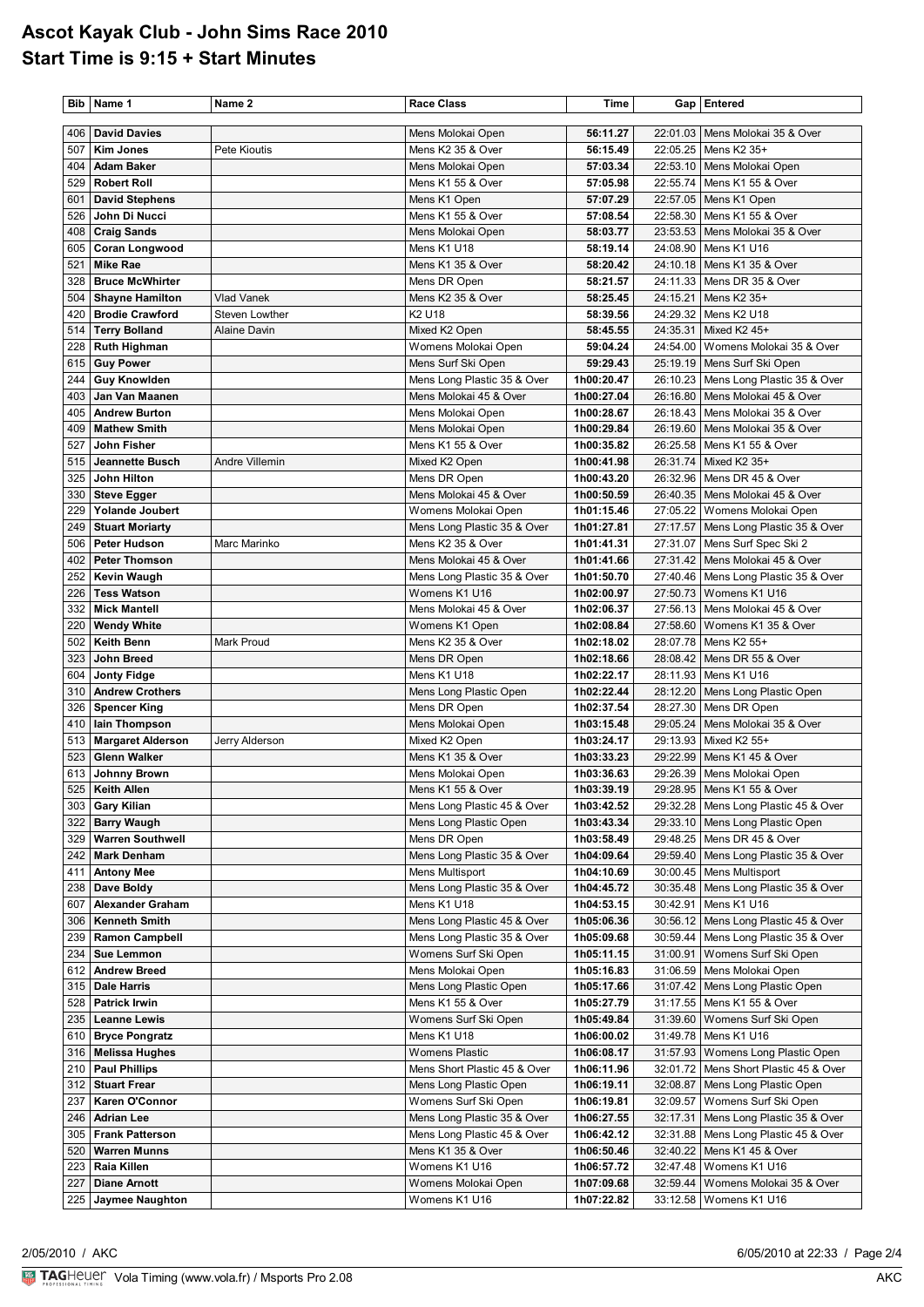### **Ascot Kayak Club - John Sims Race 2010 Start Time is 9:15 + Start Minutes**

|     | Bib   Name 1              | Name 2            | <b>Race Class</b>              | Time       |            | Gap   Entered                           |
|-----|---------------------------|-------------------|--------------------------------|------------|------------|-----------------------------------------|
|     |                           |                   |                                |            |            |                                         |
| 413 | John Tomczak              |                   | Mens Multisport                | 1h07:54.89 |            | 33:44.65   Mens Multisport              |
| 603 | <b>Lachlan Farmer</b>     |                   | Mens K1 U18                    | 1h08:17.34 |            | 34:07.10   Mens K1 U18                  |
| 230 | Tatiana Korshunova        |                   | <b>Womens Plastic</b>          | 1h08:24.13 | 34:13.89   | Womens Long Plastic Open                |
| 331 | <b>Peter Latham</b>       |                   | Mens Molokai 45 & Over         | 1h08:27.54 | 34:17.30   | Mens Molokai 45 & Over                  |
| 614 | <b>Tony DeLorenzo</b>     |                   | Mens Surf Ski Open             | 1h08:37.46 | 34:27.22   | Mens Surf Ski Open                      |
| 511 | <b>Christian Thompson</b> | Mitchell Thompson | Mens K2 Open                   | 1h09:04.94 |            | 34:54.70   Mens K2 Open                 |
| 307 | <b>Simon Walker</b>       |                   | Mens Long Plastic 45 & Over    | 1h09:11.03 |            | 35:00.79   Mens Long Plastic 45 & Over  |
| 324 | <b>Eric Cromb</b>         |                   | Mens DR Open                   | 1h09:12.32 |            | 35:02.08   Mens DR 35 & Over            |
| 309 | John W Watson             |                   | Mens Long Plastic 45 & Over    | 1h09:14.89 |            | 35:04.65   Mens Long Plastic 45 & Over  |
| 313 | Jamie Freedman            |                   | Mens Long Plastic Open         | 1h09:35.69 |            | 35:25.45   Mens Long Plastic Open       |
| 308 | <b>Martin Watson</b>      |                   | Mens Long Plastic 45 & Over    | 1h09:38.44 |            | 35:28.20   Mens Long Plastic 45 & Over  |
| 611 | <b>Hayden Sutherland</b>  |                   | Mens K1 U18                    | 1h09:45.34 | 35:35.10   | Mens K1 U16                             |
| 510 | <b>Kodie Carter</b>       | James Little      | Mens K2 Open                   | 1h10:03.41 | 35:53.17   | Mens K2 Open                            |
| 518 | <b>Peter Kuhne</b>        |                   | Mens K1 35 & Over              | 1h10:09.40 |            | 35:59.16   Mens K1 45 & Over            |
| 333 | <b>Graham Owen</b>        |                   | Mens Molokai 45 & Over         | 1h10:12.12 | 36:01.88   | Mens Molokai 45 & Over                  |
| 311 | <b>Tim Currie</b>         |                   | Mens Long Plastic Open         | 1h10:13.44 |            | 36:03.20   Mens Long Plastic Open       |
| 209 | <b>Richard Lowther</b>    |                   | Mens Short Plastic 45 & Over   | 1h10:15.01 | 36:04.77   | Mens Short Plastic 45 & Over            |
| 530 | <b>John Sims</b>          |                   | Mens DR Open                   | 1h10:17.16 | 36:06.92   | Mens DR 65 & Over                       |
| 207 | <b>Neil Hannett</b>       |                   | Mens Short Plastic 45 & Over   | 1h10:18.85 | 36:08.61   | Mens Short Plastic 45 & Over            |
| 206 | <b>Geoffrey Emery</b>     |                   | Mens Short Plastic 45 & Over   | 1h10:23.30 | 36:13.06   | Mens Short Plastic 45 & Over            |
| 251 | <b>Sean Runkle</b>        |                   | Mens Long Plastic 35 & Over    | 1h10:25.64 | 36:15.40   | Mens Long Plastic 35 & Over             |
| 608 | <b>Ben Harris</b>         |                   | Mens K1 U18                    | 1h10:25.81 | 36:15.57   | Mens K1 U16                             |
| 231 | <b>Nathalie Long</b>      |                   | <b>Womens Plastic</b>          | 1h10:48.96 |            | 36:38.72   Womens Long Plastic Open     |
| 327 | <b>Murray Latham</b>      |                   | Mens DR Open                   | 1h11:06.32 | 36:56.08   | Mens DR 55 & Over                       |
| 233 | <b>Rita Berry</b>         |                   | Womens Surf Ski Open           | 1h12:01.23 | 37:50.99   | Womens Surf Ski 45 & Over               |
| 416 | <b>David Gardner</b>      | Paul Stanley      | Plastic K2                     | 1h12:11.38 | 38:01.14   | Plastic K2                              |
| 208 | <b>Clarke Hendry</b>      |                   | Mens Short Plastic 45 & Over   | 1h12:15.07 |            | 38:04.83   Mens Short Plastic 45 & Over |
| 213 | <b>Wes Creighton</b>      |                   | Mens Short Plastic Open        | 1h12:16.21 | 38:05.97   | Mens Short Plastic 35 & Over            |
| 415 | Rafael Avigad             | Wesley Wark       | Plastic K2                     | 1h12:16.93 | 38:06.69   | Plastic K2                              |
| 217 | John O'Sullivan           |                   | Mens Short Plastic Open        | 1h12:22.51 | 38:12.27   | Mens Short Plastic 35 & Over            |
| 401 | <b>Andy Skreiner</b>      |                   | Mens Molokai 45 & Over         | 1h12:27.13 |            | 38:16.89   Mens Molokai 45 & Over       |
| 245 | Ben Law                   |                   | Mens Long Plastic 35 & Over    | 1h12:28.94 |            | 38:18.70   Mens Long Plastic 35 & Over  |
| 247 | <b>Alex Leyland</b>       |                   | Mens Long Plastic 35 & Over    | 1h12:47.57 |            | 38:37.33   Mens Long Plastic 35 & Over  |
| 616 | <b>Stephen Stick</b>      |                   | Mens Surf Ski Open             | 1h12:54.54 | 38:44.30   | Mens Surf Ski 45 & Over                 |
| 218 | <b>Helen Breed</b>        |                   | Womens K1 Open                 | 1h13:15.94 | 39:05.70   | Womens K1 55 & Over                     |
| 606 | Alex Palleschi            |                   | Mens K1 U18                    | 1h13:40.90 | 39:30.66   | Mens K1 U16                             |
| 248 | <b>Dom Minns</b>          |                   | Mens Long Plastic 35 & Over    | 1h13:41.87 |            | 39:31.63   Mens Long Plastic 35 & Over  |
| 214 | <b>Dhruv Dutt</b>         |                   | Mens Short Plastic Open        | 1h14:08.62 | 39:58.38   | Mens Short Plastic Open                 |
| 301 | Keith Hogan               |                   | Mens Long Plastic 45 & Over    | 1h14:13.75 | 40:03.51   | Mens Long Plastic 45 & Over             |
| 302 | <b>Richard Keys</b>       |                   | Mens Long Plastic 45 & Over    | 1h14:15.67 |            | 40:05.43   Mens Long Plastic 45 & Over  |
|     | 241 Hamish Grace          |                   | Mens Long Plastic 35 & Over    | 1h14:34.25 |            | 40:24.01   Mens Long Plastic 35 & Over  |
| 319 | <b>Thomas Pawlowski</b>   |                   | Mens Long Plastic Open         | 1h15:07.14 |            | 40:56.90   Mens Long Plastic Open       |
| 253 | lan Brown                 |                   | Mens Long Plastic 45 & Over    | 1h15:13.96 |            | 41:03.72   Mens Long Plastic 45 & Over  |
| 419 | <b>Caitlyn Baker</b>      | Natasha Baker     | K <sub>2</sub> U <sub>18</sub> | 1h15:44.39 |            | 41:34.15   Womens K2 U18                |
| 314 | <b>Myron Grosser</b>      |                   | Mens Long Plastic Open         | 1h16:23.49 |            | 42:13.25   Mens Long Plastic Open       |
| 414 | <b>Laurence Venus</b>     |                   | Mens Multisport                | 1h18:02.36 |            | 43:52.12   Mens Multisport              |
| 254 | <b>Jeff Douglas</b>       |                   | Mens Long Plastic 45 & Over    | 1h18:22.16 |            | 44:11.92   Mens Long Plastic 45 & Over  |
| 212 | <b>Paul Browne</b>        |                   | Mens Short Plastic Open        | 1h18:24.27 |            | 44:14.03   Mens Short Plastic 35 & Over |
| 215 | <b>Greg Murphy</b>        |                   | Mens Short Plastic Open        | 1h18:39.50 | 44:29.26   | Mens Short Plastic 35 & Over            |
| 240 | <b>Mark Dodd</b>          |                   | Mens Long Plastic 35 & Over    | 1h20:12.83 | 46:02.59   | Mens Long Plastic 35 & Over             |
| 222 | Joanne Turnbull           |                   | Womens K1 Open                 | 1h21:24.14 | 47:13.90   | Womens DR 45 & Over                     |
| 211 | <b>Tadeusz Sieczka</b>    |                   | Mens Short Plastic 45 & Over   | 1h22:08.49 | 47:58.25   | Mens Short Plastic 45 & Over            |
| 417 | <b>Shane Cooper</b>       | Grazia Cooper     | Sundries                       | 1h29:16.03 | 55:05.79   | Mixed C2                                |
| 320 | <b>Robert Starcevich</b>  |                   | Mens Long Plastic Open         | 1h38:42.05 | 1h04:31.81 | Mens Long Plastic Open                  |
| 232 | <b>Jackie Voss</b>        |                   | <b>Womens Plastic</b>          | 1h43:03.78 | 1h08:53.54 | Womens Short Plastic Open               |
| 609 | <b>Marshall Kelley</b>    |                   | Mens K1 U18                    | 1h48:24.18 | 1h14:13.94 | Mens K1 U16                             |

#### **DNS**

|     | 216 Ross Nathan       | Mens Short Plastic Open     | Mens Short Plastic 35 & Over |
|-----|-----------------------|-----------------------------|------------------------------|
|     | 219 Judith Darbyshire | Womens K1 Open              | Womens K1 55 & Over          |
|     | 236   Amanda Nitschke | Womens Surf Ski Open        | Womens Surf Ski Open         |
|     | 250 Lorren Murphy     | Mens Long Plastic 35 & Over | Mens Long Plastic 35 & Over  |
|     | 304   Malcolm Logan   | Mens Long Plastic 45 & Over | Mens Long Plastic 45 & Over  |
|     | 318 Helen Mccallion   | Mens Long Plastic Open      | Mens Long Plastic Open       |
| 321 | <b>Brad Stewart</b>   | Mens Long Plastic Open      | Mens Long Plastic Open       |